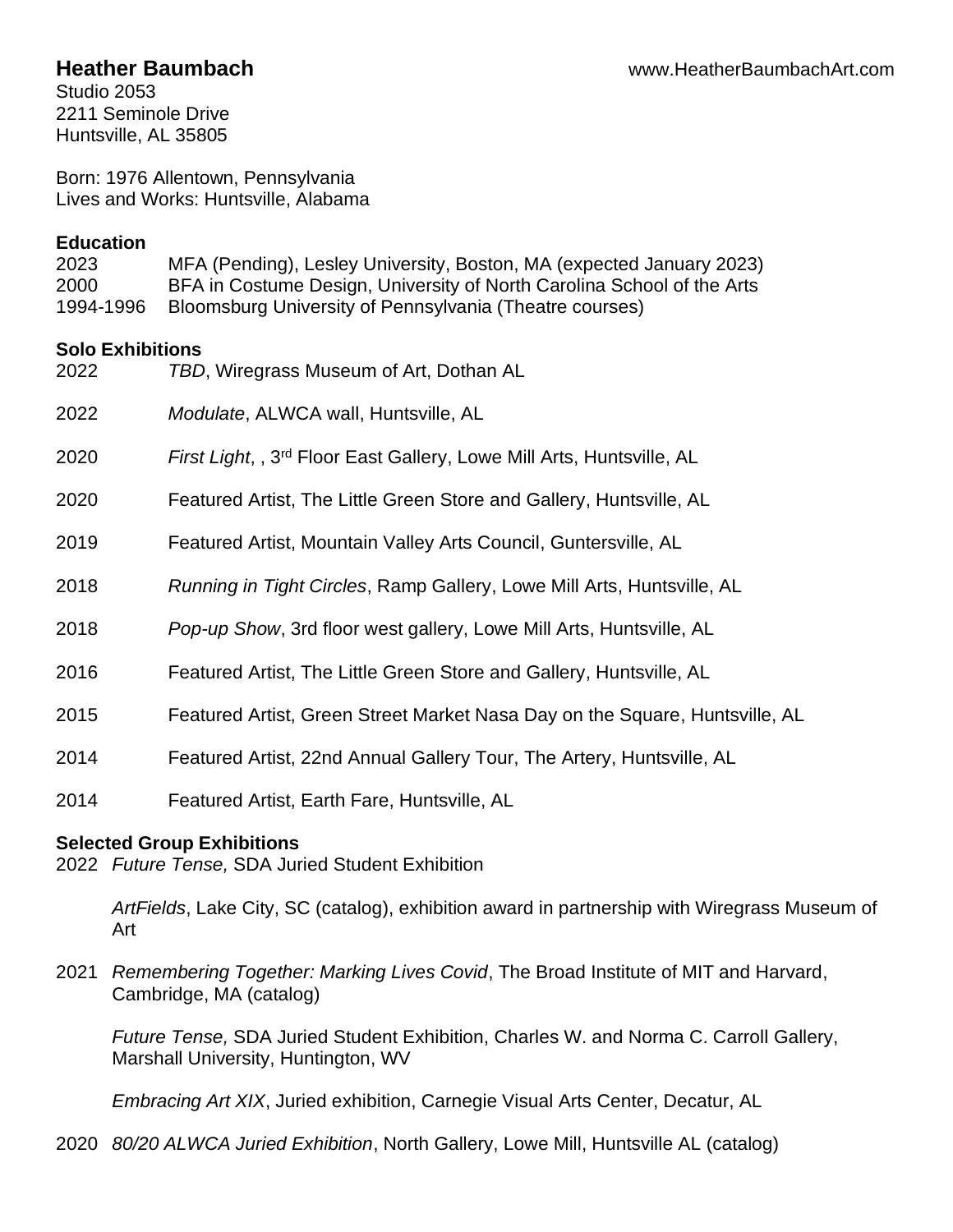#### **Selected Group Exhibitions (continued)**

2019 *Bridging the Gap: Postcards of The All Nation of Art*, Women's Caucus for Art Members Perspective Exhibition, A.I.R Gallery Brooklyn, NY

*UNBOUND: Breaking the ties that bind us to the things that no longer serve us*. ALWCA Exhibition, 3<sup>rd</sup> Floor East Gallery, Lowe Mill Arts, Huntsville, AL (catalog)

*Alabama Women's Caucus for Art Member Showcase*, Mountain Valley Arts Council, Guntersville, AL

200 Years of outRAGEous, Ramp Gallery, Lowe Mill, Huntsville AL

- 2018 *ECHOES: A response to objects in the Wiregrass Museum of Art's permanent collection by the Alabama Women's Caucus for Art*, Wiregrass Museum of Art, Dothan AL (catalog)
- 2017 *Bearing(s): The act of bringing forth*, ALWCA member showcase, University of North Alabama, Florence, AL (catalog)

*Represent:* ALWCA member showcase, The Georgine Clarke Alabama Artists Gallery, Alabama State Council on the Arts in Montgomery, Alabama

*Big Spring Park*, Arts Huntsville, Von Braun Center, Huntsville, AL

2015 *Music Inspired Art*, High Cotton Arts, Athens, AL

#### **Juried Art Festivals**

- 2019 Artclectic, Nashville, TN
- 2017-2019 Spotlight on Art, Atlanta GA
- 2017 Art Event at Lipscomb, Nashville, TN
- 2017 Webster Arts Fair, St. Louis, Missouri
- 2016-2019 Kentuck Festival of the Arts, Northport, AL
- 2016-2019 Artxtravaganza, Webb School Knoxville, TN
- 2015-2017 Lower Town Arts Festival, Paducah, KY
- 2014-2016 Piedmont Park Arts Festival, Atlanta, GA

#### **Commissions**

- 2018 (4) Large scale pieces, pastel and acrylic on wood panel, The Lodge at Gulf State Park, a Hilton Hotel, Gulf Shores, AL
- 2018 (33) 5"x7" Song Birds, Pastel and acrylic on wood panel, The Cabins at Gulf State Park, Gulf Shores, AL
- 2017 *Red Cow*, Large scale lobby piece, pastel and acrylic on wood panel, REO Fund 2 LLC, Atlanta, GA